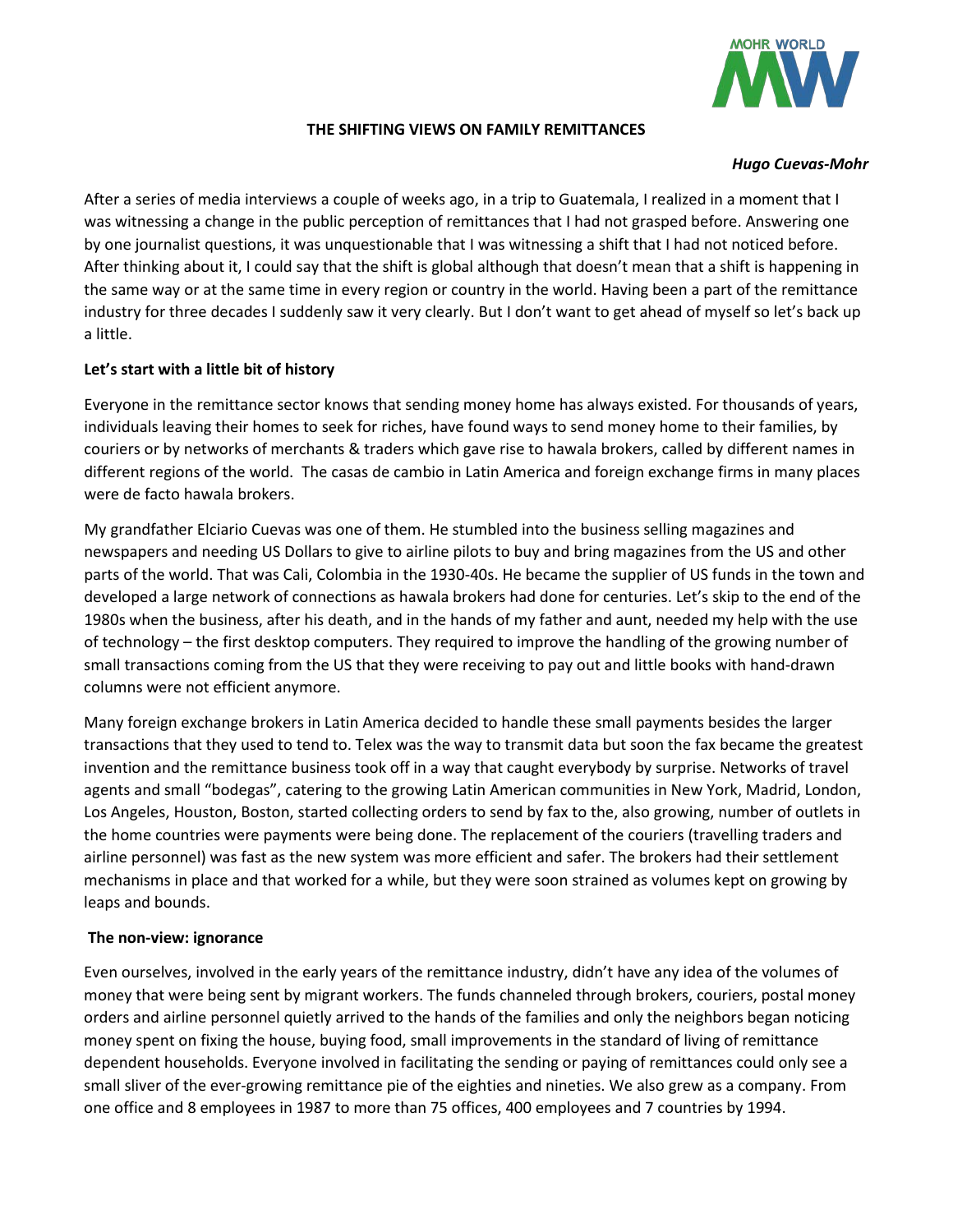

### **The early views: enter Law Enforcement & Regulation**

The first institutions to notice that something unusual was going on were the banks. I remember the meetings I had in the 1990s with banks in many countries explaining that yes, in fact, these were legitimate transactions sent by real people, spread around the world, sending money to family members. The migrant reality was too far removed from the great majority of the bankers and most of them could not believe my story, even showing them lists with names and values to make my point. But when the law enforcement community saw these movements of money and the lines in storefronts in Jackson Heights, New York or Santa Ana, California, their immediate reaction was: this is money laundering, there is no way "these people" are sending all this money, no way.

This perception dominated for years the view of remittances. I had many meetings with US law enforcement (DEA, IRS, FBI), some voluntary, some "coerced" in some form or another, where I tried to explain the truth behind the large movements of funds, the remittances, but the agents would not even consider the possibility that migrants were making that money legally,  $1<sup>st</sup>$  argument, and that they could send such a large proportion home,  $2<sup>nd</sup>$  argument. It was unconceivable for them. When Money Orders sent by migrants were cashed in casas de cambio and those MOs had to come back to the states to be deposited in US banks, by the thousands, US customs were baffled and the "worker's remittances" explanations landed on deaf ears. Confiscations was their only response.

In one public meeting in Miami in 1993 discussing the state's new money transmitting license, a researched stated that 65% of Colombians in Florida were involved in the drug trade; after the shocking news, he was questioned on the sources of this data and he explained that it was a survey he had done in the prison system in the state. But the headline just said "*65% of Colombians in Florida are involved in the drug trade*" instead of "*65% of Colombian-born inmates are jailed on drug-related offenses in Florida*". But, as we are learning nowadays, the truth sometimes needs than 140 characters.

The law enforcement view of remittances dominated the 1990s with many successful sting operations performed on unsuspecting remittance service providers who were unaware of the intentions of law enforcement and ignorant about the existing laws and the rise of regulation. Raids and convictions of money transfer companies dominated the headlines obscuring the service most of the companies were performing to legal users of remittance services, especially to countries like Colombia the Dominican Republic and Mexico. Remittances were tainted by illegal funds, that was true and cannot be denied, but that has always been a very small part of the larger story.

Regulation, licensing and compliance programs grew from this early view of remittances.

# **First Shift: Remittance Data in the Headlines**

Remittance Data began appearing in scholarly articles and publications of different organizations at the end of the 1980s and 1990s. Remittances from the US and from the oil rich countries in the middle east caught the eye of many development and migration researchers. Migration was growing exponentially and so were remittances. CEPAL<sup>[1](#page-1-0)</sup> called for a Seminar in Remittances<sup>[2](#page-1-1)</sup>, probably the first meeting on the subject in Latin America, on June 6 & 7, 1991.

<span id="page-1-0"></span> <sup>1</sup> CEPAL: The United Nations Economic Commission for Latin America and the Caribbean (ECLAC in English)

<span id="page-1-1"></span><sup>&</sup>lt;sup>2</sup> Seminario Sobre Remesas Internacionales y Pobreza en Centroamérica, Mexico, Junio 6 y 7, 1991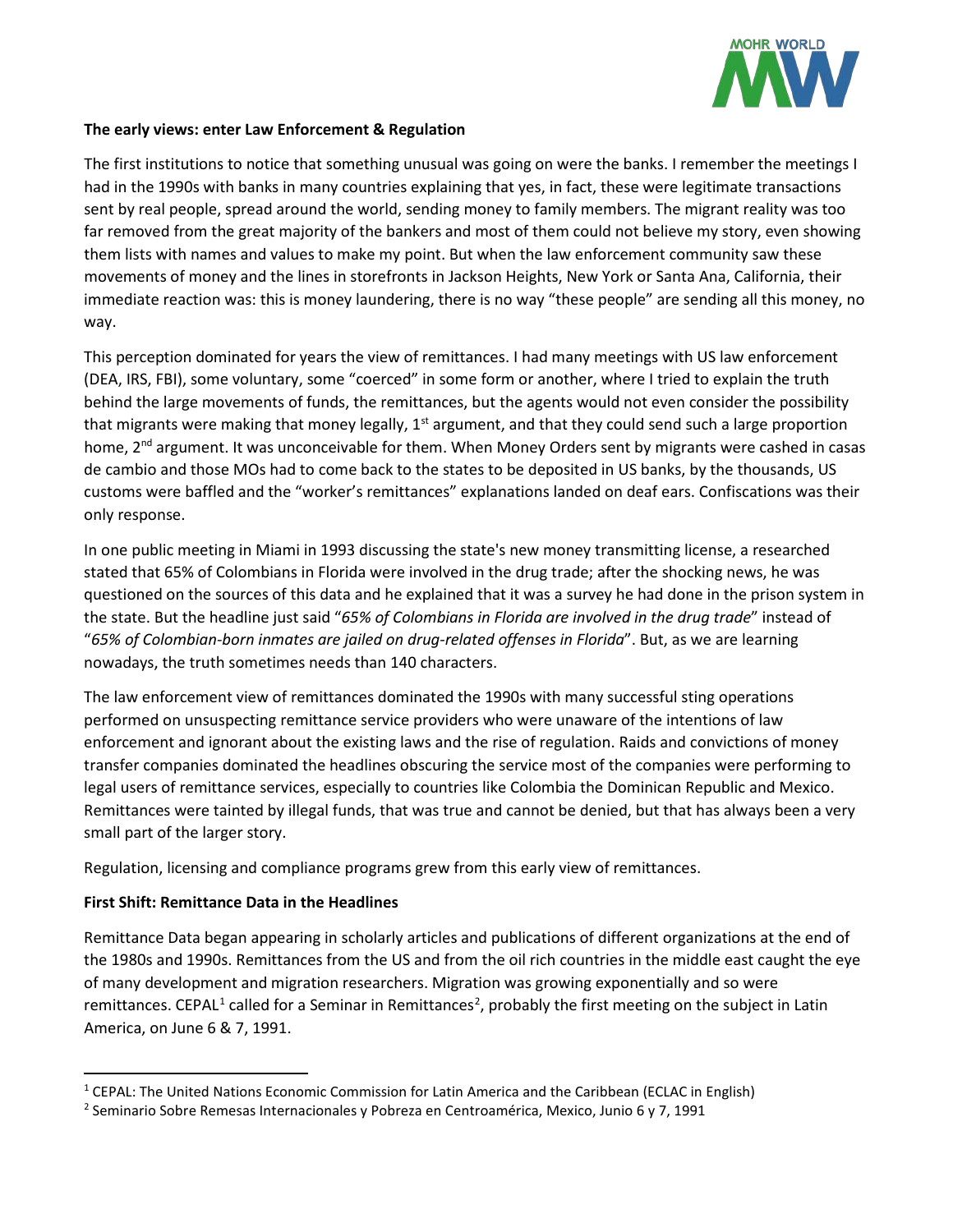

The difficulty in estimating the actual volume of remittances was a major issue highlighted in all the articles published at the time. I was not aware of those publications and the remittance data until the work of the Interamerican Development Bank with FOMIN, started in 1993 headed by Don Terry and the Interamerican Dialogue work done in this area, headed by Manuel Orozco. The studies, the publications, the meetings, were part of the millennium change. Email and internet helped the spread of the data and the articles made the way to journalists and newspapers, who began publishing information on remittances. Central Banks were called to gather better data and the information flow improved. The world was soon realizing that the volumes were large and the impact of remittances, substantial.

# **Second Shift: Remittances, Development & Financial Inclusion – Enter Banks & Microfinance Institutions**

Since most of the work on estimating and collecting data on remittances was done by migration & development researchers, they started influencing multilateral agencies and local governments on their views relating to the use of remittances for development, financial inclusion and the lowering of fees of the large multinational companies such as Western Union & MoneyGram. The answer to the remittances problem, they thought, was to distance the remittance sector from the "law enforcement" view and convince banks that they should become Remittance Service Providers (RSPs).

The idea was that banks could provide a cheaper and more compliant service – in terms of money laundering controls, and at the same time draw a large clientele that would open accounts and even savings accounts were remittances would be electronically deposited. The "need for formal channels" was part of the discourse. Grants were given to banks and microfinance institutions to develop remittance distribution networks, create software systems, develop financial inclusion strategies and train personnel.

I had become a consultant in 2001 and now my clients were also banks; but as I became more engaged I realized that this was a failing proposition. First, most banks, in both sides of a remittance corridor were used to catering to wealthier clients and were not comfortable with the new clients (the new clients were also not comfortable at all in bank offices). Second, most programs overestimated the revenues, the opening of accounts and the savings potential and third, most banks underestimated the cash handling expenses and the compliance & regulatory expenses they would have. Millions were spent on banks to take over the industry; the fact is that very few banks remain today, with more of them withdrawing from the industry in the last year or two. With Microfinance Institutions, the failing proposition was similar: cash handling was a major hurdle and attracting remittance families to small investments and other microfinance products was difficult since remittance use is mostly dictated by the sender, many miles from home.

The withdrawal of Banks form the sector was exacerbated by regulator's actions, I must admit, and this, in turn, contributed to the De-Risking practice: the bank discontinuance or closing of bank accounts of remittance service providers. The failure of the development programs involving remittances has also created a large drop of funds that multilateral agencies used to spend in remittance programs, and hence the closure of research and grant giving initiatives, which is a shame. We all learnt from the programs that failed and the few programs that were indeed successful could be replicated; but there are no funds for that now.

I have to mention that mobile financial services providers are still battling banks in many countries. They are trying to convince local governments that regulation should allow them to offer services, like remittances, to benefit larger sectors of society that banks have not been able too. In many countries in Africa & Asia MMOs have proven that they can drive financial inclusion and when partnerships with banks, postal services and money transfer operators are in place, the whole ecosystem, and society, benefits.